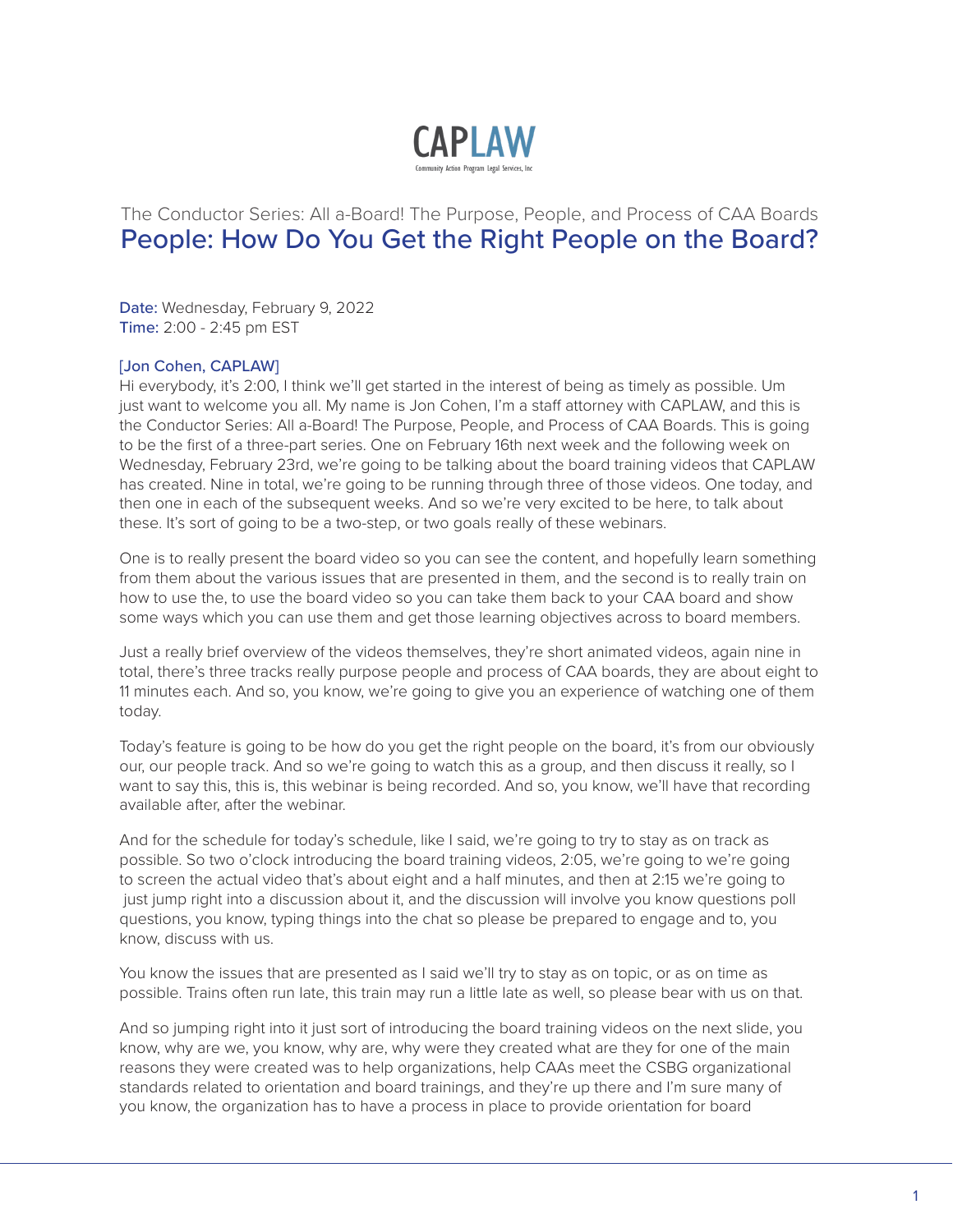members within six months of being seated. And then there's an ongoing training requirement in the organizational standards, board members need to be provided with the training on duties and responsibilities within the past two years so hopefully, you know, you know, hopefully it's not once every two years. Hopefully it's part of an ongoing curriculum of trainings, but these board videos these board training videos can be used to help further, these, you know, help fulfill these organizational standards to orient and train board members.

Moving on to the next slide, I wanted to give you a sense of where these resources are located, you'll see on the left of your screen. Our new resources page. And so, you know you'd go to that website that's listed there you'd see that website. And then there's a search tool on the left hand side that you could either type in all aboard or you could check the videos box in the search engine and, and you would get the nine board videos that you see on the right would pop up.

And so you could pick and choose from any of them watch them all right, one after the other, if you have a great deal of time on your hands, or just know that that's where they are.

Once you click on one of those board video pages, you'll go to the landing page, which is shown on the next slide. And on that landing slide there's an overview of the particular board video on the summary of it, three tabs at the bottom of the page, you can stream the videos, you can download them or and then the third tab is a discussion guide so each board video also includes the discussion guide for people who are conducting the trainings of the various videos.

That includes a brief summary of, of the board training video, includes some learning objectives. So what is meant sort of to be, what are meant to be the main points gotten across by the videos, ways to use the videos, and some discussion questions that hopefully help you know boards discuss the major issues presented and essentially we're going to be running through those questions after we watch the video in different ways.

So hopefully you get a sense of how you can, again, use these resources, how you can lead a discussion using these resources.

But just so you know these discussions guides, these discussion guides are there as well accompanying each video to help trainers and conductors along. And so if we move on to the next slide.

We're going to be talking today. Here's our destination. These are the learning objectives, this is what we're hoping that the video conveys to you. And again, this is what you would be hoping to convey to board members if you're giving the training.

So on this one, getting the right, how do you get the right people on the board, you want upon arriving at your destination, you want to be able to, or have board members understand how strategic board recruitment boosts a board's capacity to increase the impact, track board composition, and lastly board strengths and weaknesses. Obviously identify and improve potential board members who possess needed skills and expertise and develop procedures to assess and select board member applicants for board service.

Again this is specific to this particular training, each one of the videos has, you know, a destination or learning objectives, similar to this, or similar to, you know, laid out like this, with but with different topics.

On the next page or on the next slide, sorry, Travel Tips, here's how we're going to get there here's how you can use the video effectively. This particular video you can ask board members to watch it on their own and then at the board meeting you can have a discussion about it. You can show the video during the board meeting and facilitate a discussion of the questions that are included in the discussion guide. This is essentially what we'll be doing here today so this is maybe a you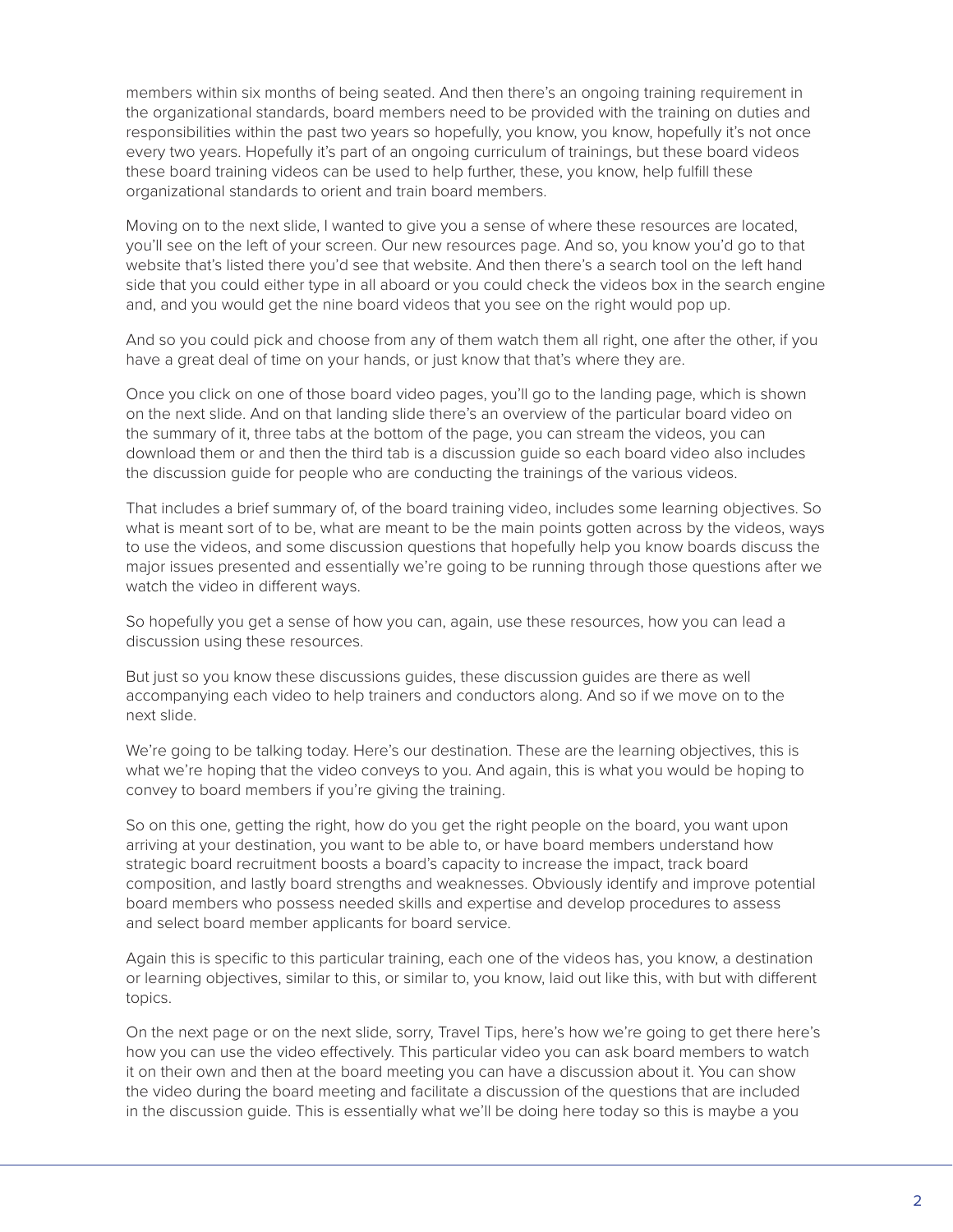know a type of, you know, larger board meeting that we're having here today. And so you can do it that way. You can also show the videos as part of a larger board orientation or training process and facilitate a discussion of the questions below and I'll talk a little bit about at the end about how you can use this resource along with other resources as part of a larger orientation or training, focusing on specific, you know issues or ideas that are presented in it, that's another option.

Another option that we're going to be using next week is showing the video but stopping it at various points during the video to talk about the specific issues that are presented. Again that's a way you could do this one as well if you wanted to, but this one in particular will be showing the video in its entirety, and then discussing it afterwards.

And without further ado, we're going to get to today's feature presentation, how do you get the right people on the board, and watch it together and then we'll discuss it afterwards.

So take it away.

# [Board Video Plays]

So thank you for watching I hope you enjoyed that board video voice, probably sounded familiar. Please rest assured, I do not narrate all the board videos. So there'll be some variation there.

And there's a number of different formats the videos take, but this was this was this one in particular, and now I think we'll move on really to talking about some of those discussion questions contained in the discussion guide relevant to this video and essentially ask them here, of, of you guys, and try to generate as much back and forth as possible, either in the chat or if you really feel like unmuting yourself, please feel free to do that as well. That's another way to do it.

There are seven questions in total that will that we'll talk through and really the first one is just something you know to ask, essentially, what did you take away from watching this video, you know, do you have any thoughts you want to you want to type your answers into the chat of major things or major issues that that you were reminded by this video or that you didn't know, major takeaways of the video, so I'll give you a second really to just, you know type into the chat your overall you know impression of this end of this video and of the issues presented and then maybe we'll talk about some of them and present a few of the ideas as well as we go, as we go forward.

Someone says they love the advisory board. Someone says they need to keep a pool of potential board member potential future board members. Someone really likes the idea of a Board Governance Committee which is good to hear. I love that idea as well. A lot of input by the members of the board is needed, yes you need board members, you know engaged and active in the work of the board.

I see a lot of comments coming into the, into the into the chat, which is great. The board taking responsibility for recruiting the right people, yeah absolutely essential role of the board to really recruit and take responsibility for that.

And so if we if we just click once more they'll be a few more ideas that show up on the slide that that we can talk through as well. In addition to the ones that have been talked about, you know, reinforce previous training, emphasize getting back to board basics, it was put into the chat as well. And that's great. I think this was alluded to in a number of the comments, the first bullet point on the slide now you know board members play a crucial role in community action as you all know, the roles, responsibilities duties of board members, you know are essential to the work of the CAA, and there are a lot of them and it's complex work to effectively govern CAA's and so that was a major, you know overall overarching theme of the video.

The N.A.M.E.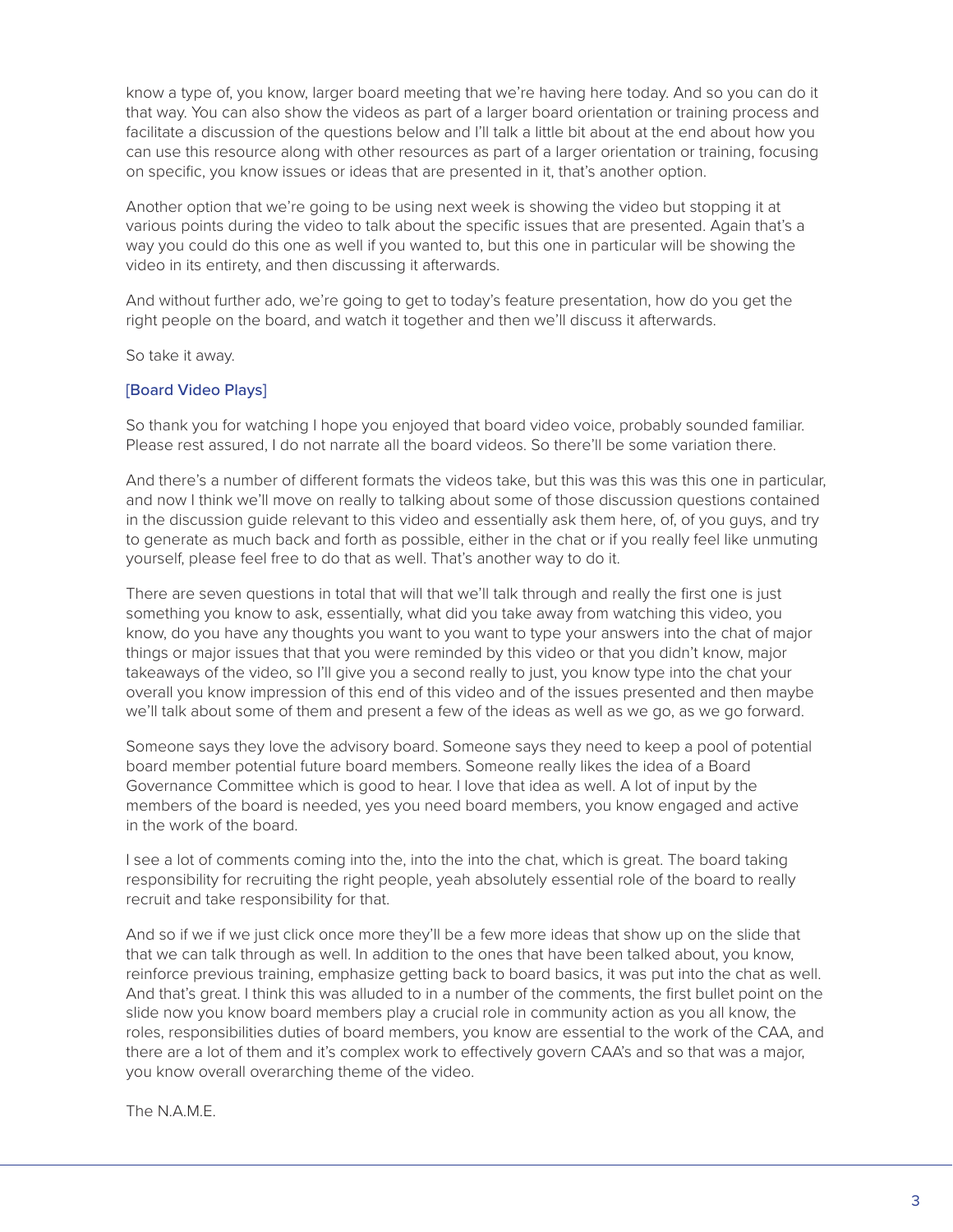You know acronym, a way to maybe think about or structure or frame yours or your boards thinking about, you know, getting the right people on the board in terms of, you know, who do you need, what do you need in terms of skills, knowledge, expertise, getting clarity on potential board members attributes, and what they can bring to the table, having a focus on the mission as well what in your recruitment, ensuring that there's mission alignment there.

And that's being thought of as well. And then, communicating expectations about it so that that was, you know, one of the frameworks we put in place for this video a way to think about it a way to structure your thing, your boards thinking about it and so maybe that was a major takeaway too.

I'm sure many of you notice the tripartite board requirements which were mentioned in in the board videos, you know CAPLAW can't miss an opportunity to, to, you know, present those at any opportunity that we get and so we have those there as well.

But in addition, in addition to that, there's also thinking about strategic board recruitment in there as well and so it's not just about, you know, how many, the numbers that you need in the various sectors, you know, public, low-income, and private sectors of the board, it's also thinking strategically, maybe using that N.A.M.E. acronym, about you know who you need what skills you need and focusing on it from that perspective as well.

Again mission. You know that emphasis there in the video. The, the importance of having no surprises for board members to can all be you know takeaways I think from this video.

In addition to that, as conductors, as trainers, maybe you've taken away that animation is a fun, a fun way to get a lot of these points across maybe these videos are a great way for you as a trainer as someone who wants to take this information back to your board.

Maybe one of your takeaways is well this is different. This, this can be a way that you know we can we can work things in in other ways as well so maybe you're going to combine this with another training or think about it in that respect to, you know, this first question in the in the discussion guide the first question here is a little open ended, kind of to see what you're going to say and I think that's instructed as well when you're, when you're giving these trainings is to ask a board, you know, ask board members you know what did you take away from watching this video because I think a lot of times that can help guide you know where you're going to go and what you're going to focus on as a trainer, because maybe you know of course the board, and board members have their own thoughts about how things are going with recruitment and getting the right people on their board and maybe they think one or two issues presented in this particular video should be highlighted to the board and they're going to say well I took away from watching this video that you know this needs to happen, or this should happen or this is a great recommended practice to happen and let's talk about that as a board and, and talk about how we can, how we could do things a little differently maybe or adjust the way we're working and so, so that's you know one way you can view, sort of, what would seem like an open ended question to maybe really get down and focus on some issues that that might be particularly relevant to your board that were presented in in the video.

So if you go to question number two what the discussion guide question is what areas of expertise to you wish you were represented. Do you wish represented on your board. I've just sort of tweak that a little bit to create a fill in the blank question that you can type your answers into the chat. Now, and that essentially is it would be great if we had someone on the board who really understood blank, and so please, you know, type your answer into the chat, and we'll get some thoughts on that. And then we'll, we'll discuss those a little bit.

I'm seeing a lot of fundraising out there, which I think really emphasizes the importance of fundraising. Housing development, advocate, advocacy, law that's great to see as a lawyer, nonprofit, as well. CSBG standards, where to find more about board members willing to do the work.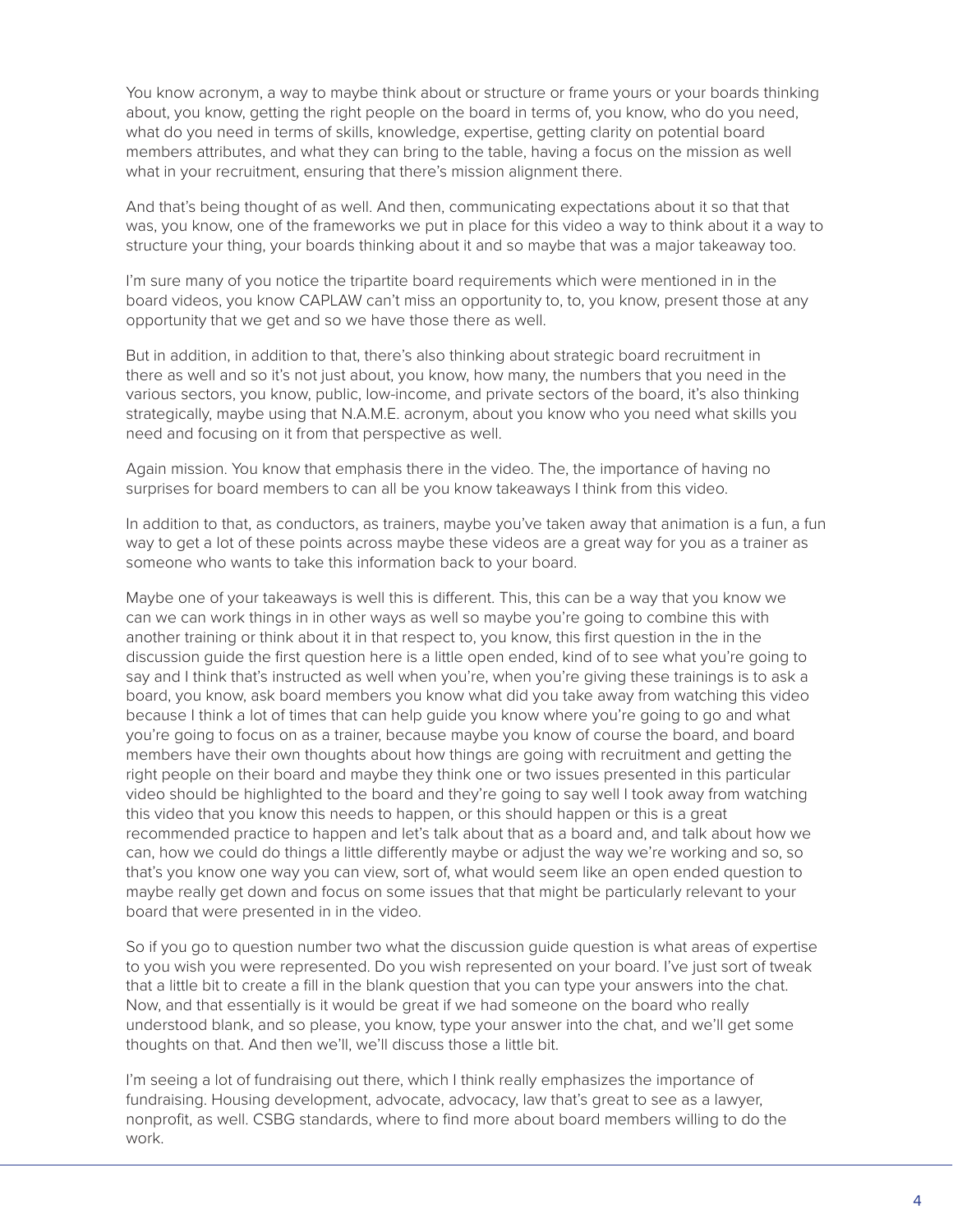Board staff relationship marketing HR outreach, all excellent answers all touch upon key roles and responsibilities that board members have to undertake that the board has to undertake as a body as sort of the entity that governs and oversees the organization analytics and segmentation.

Also Yeah, that's great. And so I think you know what this is getting at is obviously that sort of N of the N.A.M.E. you know the needs, what does your board need and understanding that as a board as board members, a lot of times you're the ones who are going to know exactly you know what's lacking what skills what capacity is lacking, and then sort of identifying that you can go from there, and go out and get that, get board members, recruit board members who have those particular attributes. And so that's really, number one in the process is identifying those needs and this question again is aimed at getting at that, you know, as we know your boards are doing a lot, there's a lot of roles and responsibilities, no one person, no board member can do it all, as the board video mentioned. No one person can do it all and so as a body it's about collectively having that in place and meeting those needs so that the board as a whole can engage in that.

And so you've all you all entered some, some really great pieces there, and really on point in terms of roles, responsibilities of the board so yeah those are the areas of expertise. And so knowing that is essentially the first step in the process.

Moving on to discussion question number three, how does your car board track who serves as board members, you can feel free to type this into the chat as well. I'm going to talk a little bit about it.

Here it was mentioned one way was mentioned in the video but there are more than one way to, to go about doing it. And here's CAPLAW's sample board composition matrix, essentially laying out who's on the board. What sector they may represent in terms of the tripartite board sectors, what are the, what their term is so you're, you're, of course interested in knowing you know where they're at and in terms of their term. So if you have a four year term maybe then the third year when it's when it's going to be coming up so just if we're talking about taking a continuous approach to engagement recruitment of potential members really a matrix like this or something similar or something that really tracks who's serving on your board is really instrumental, an instrumental tool in helping you understand who you have on the board. And when you'll be needing to fill those vacancies, not just vacancies in terms of you know this sector or that sector but vacancies in terms of, well, someone who has a lot of accounting or fundraising experience will be coming off the board in a year or two years so what are we doing recruitment wise to identify potential candidates who have that particular skill or have that expertise that we can help you know we can help our board, you know, maintain that level of sort of operational capacity with those issues. And so, again a board matrix is a great way to do it, you know, is it something like this, could it be another matrix out there, I think Board Source has another one that we've referenced before, it could be an Excel spreadsheet or Word document, something that contains that type of information that you as a board want to keep track of.

Again part of a larger approach, maybe something like a Board Governance Committee is also something that is sort of has its, you know has its eyes on who's serving as board members, again, we mentioned that before and will mention it again.

But again, just a great way to track how the who's serving on the board. I noticed someone said in the, in the chat that the same chart you're using is the way they track who's serving as a board member so that sounds great. But again, there's multiple ways to do it. So it doesn't necessarily have to be this particular chart, but it's nice to hear that the resources are being used.

Moving on, we have a discussion question number four here and this is a polling question.

And so we'll bring that poll up. We'll do, I'll just say, the question in the discussion guide is presented there as well, what are some ways in which your CAA could develop a pipeline of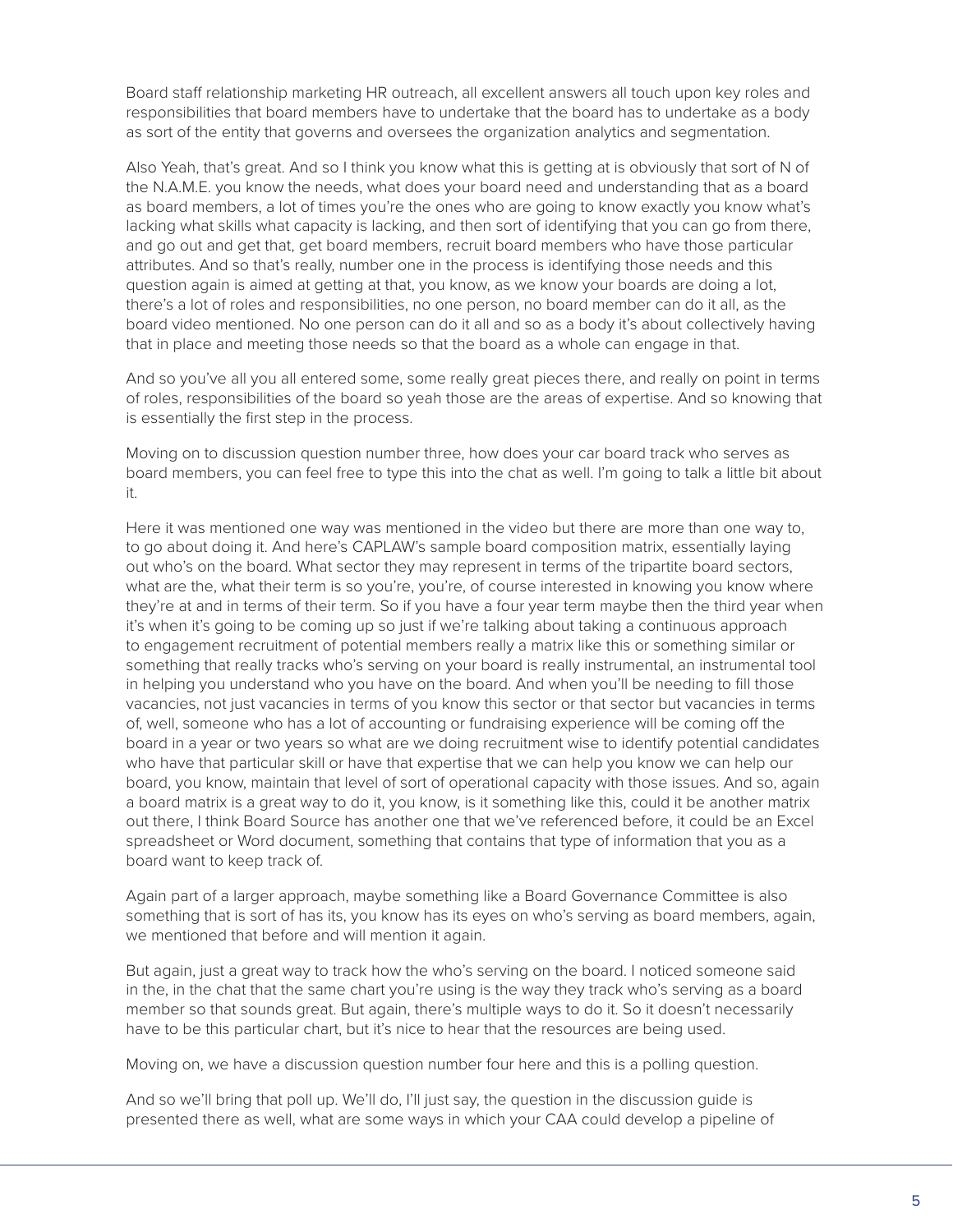### candidates for board service?

If we could bring that poll up and please. You know, Put your answer in the chat. Let me just see if I can pull up and launch that poll. Hopefully you're seeing that.

So I'm getting a lot of D's, mostly D's. A couple A's as well. The majority of you have chosen D, all of the above. So the CAA wants to develop a pipeline of candidates for boards service. The great thing about this polling question is there's really no wrong answers because it is D, all of the above. But if you chose A, if you chose C, technically you're right. I guess that's kind of a lawyerly answer to a polling question as well.

So, but yeah, the point here, I'll close that poll, is that a board that wants to have a pipeline of candidates can use all of the above, and really these can all be effective ways to do it.

Maybe you're using some, maybe you're using one, maybe you're using all. But, um yeah you can use all, D all the above, you should be doing that if you want to have that pipeline.

So just talking you know Board Governance Committee was mentioned in in the video, and it really I think as I mentioned in the previous slide, really ensures that there are board member eyes on candidates for board recruitment but, ensuring that board member recruitment is taking place, and having a plan for it, a Board Governance Committee can really, you know, take the lead on that and have a few board members, most interested in that, have that level of engagement, and that recruitment focus on those issues. And so having a Board Governance Committee is a great way to create that pipeline.

We talked about the composition matrix as well in the previous slide. So I think you get the importance of that, of knowing who you have on the board and what you'll need in the short and long term in terms of board members and skills attributes that they need.

And then require applications for board service so see who's interested. This can be a great way to see who's interested in serving on your board, and I think it sounds simple, sounds easy, but oftentimes filling out an application takes time and that indicates or demonstrates a level of interest in the CAA and the work of the CIA. And so requiring those applications shows that interest, I think.

In addition, you will get the same information for everyone. And you can really better I think determine the qualifications of candidates if you're requiring applications that really ask for the type of information that you want, as, as a board of potential board members and sort of have a file that you know you're not scrambling to fill a seat that's about to open up and you have those applicants applications on file.

These again are just a few of the ways in which you can develop that type of pipeline, we saw others in the, in the video as well inviting applicants to sort of sit in or potential applicants to sit in to get to know what the board does and then they become interested a little more.

You can have you know other board members sort of on the lookout or keeping an eye out, you can have staff members, looking out for people who they think might be good potential board members so that's another way to do it, identifying them, identifying potential board members. You can have maybe leadership trainings as well in the community that might, you know, identify who a good potential board member might be so there are many ways to do it.

These are a few that were communicated in the board video. And so, and and so there, that's, that can be helpful as well. I see a question in the chat, is there an example of a board application? I don't, I don't have an, an example. Maybe thinking about how you're going to determine, you know if your board needs you know XYZ, how can your application help you identify someone who has XYZ skills attributes. And so maybe think about it in terms of getting that type of information that you need and how to draft or develop an application that can provide that type of information to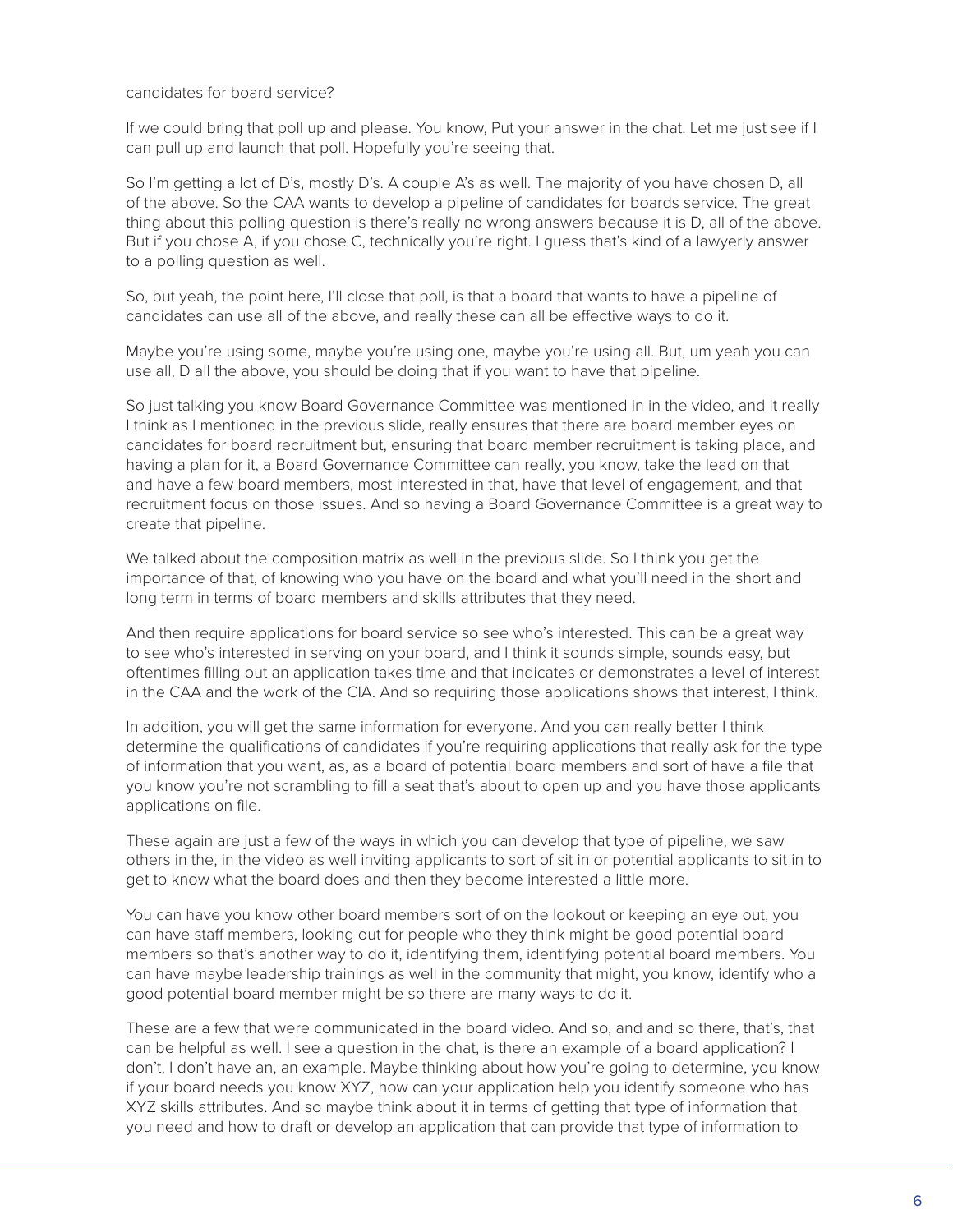you as a board, as an organization.

So moving on now to question number five at this point, what changes would you make to your process for engaging and recruiting potential board members, I think, you know, one of the keys as, as you're giving these trainings, is to really look and have a discussion about what your board is doing and how it's successfully doing some of these things and what's working and what might be more challenging.

I think that boards can get a lot out of that and so maybe just wanted to ask you as participants in this if you'd be willing to share some of that in the chat as well because I think that can, you know, that can be a good learning exercise to hear what others are doing, what's working, what's not worked, you know successes, so if anyone feels comfortable doing so please put it in the chat, share some effective ways that your CAA has engaged and recruited potential board members, and we'll start with that and maybe we'll move on to the challenges after that but if you've had some, some successful ways that you found your board, please put it into the chat. It can be something we've, we've discussed already or something we haven't talked about, I think that can be very helpful for people.

Not seeing anything yet, but I see someone is willing to share their board application with CAPLAW. So thank you for that.

Someone says they're working on a pipeline. So yes, working on a having a pipeline of applicants is a great strategy, a great thing to do as a board to get the people you need there and have people to turn to have applications to turn to when openings arise.

Someone said we do typically have potential members sit in on a meeting or two that seems helpful, I think that's a great suggestion, as well I think it'll give both parties both the board as well as the potential member a chance to, to see how things go and then see if there's alignment there in terms of interest about the work of the board as well as you know the particular candidate and what they can bring to the table.

Someone has an executive director initially interviewing the potential new members, again, maybe a way to get interviews in and to have, you know, new members, meet with someone who's really integral the work of the CAA, and so great way to get to know one another there and know what interests are.

Someone said they recently started using board strong to recruit board members it's a good resource, I have not heard of it but you know I'll take your word for it, it sounds like something that is about having, having board members, maybe, maybe, sort of matching up board member potential board members with, with boards, they might be interested in. So, sounds like great resources.

What about some of the challenges as well, you know, if you're comfortable sharing what has your CAA found challenging about engaging and recruiting new members I know there are some challenges out there that we sometimes hear about here at CAPLAW with regard to recruitment of board members and so would be interested to hear about that. If anyone wants to type one into the chat.

Someone said challenges, not rushing to make a decision because you're feeling desperate certainly. Yeah, if you're feeling desperate about board members and I know it can be difficult to get board members. It's important to still engage in a process to make that decision and get the information you need.

Since COVID there's a lack of internet issues someone said, Yep, definitely an issue out there.

Finding members who have the time to serve. Yep, I know that finding people who might have the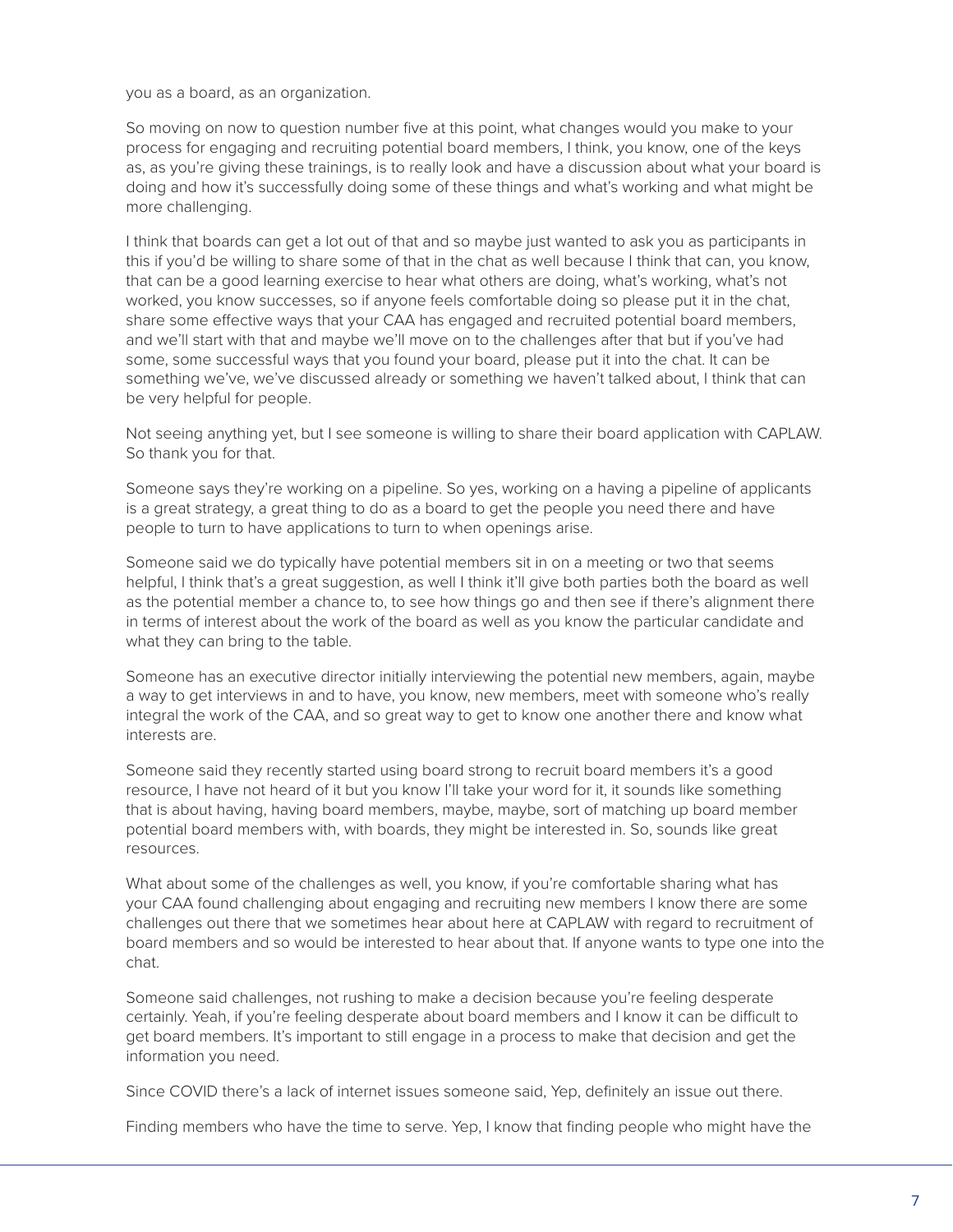time given the time requirement, the time required of a board members can be tough as well.

Someone said their issue is, is the commitment after they join the board. Yep, that's definitely a thing that that we hear about as well, sort of continued engagement, and we do have another board video about that as well. About the top five ways to engage and retain board members so maybe that would be helpful for you and your board to moving forward.

So in the interest of time, I'll move on to question number six here, thank you to all those who shared, who shared your successes and challenges I think that that was great and we'll have those as well to look back on and discuss, maybe at a later date. If you want to, please contact CAPLAW for some of the challenges. But yeah, thank you.

So question number six, how does your CAAs board ensure that the interests and values of board member candidates align with the organization's mission.

I would say remember this image here from the board video from the board training video this is probably my, my favorite image from all the board training videos that we've done here. You have the board member on the left hand side thinking about the work of the CAA, you have applicant on the right hand side who had all the skills necessary, expertise, all the attributes that the board was looking for. However, her concerns seem to be more about ponies and horses, which are all, you know, great, great interests, but maybe that interest isn't necessarily what the work of CAA boards is and so there's not alignment there.

And so having that knowledge up front, knowing that can be key because if someone doesn't have that interest in the work of the CAA and the CAA's mission, they're probably not the best fit for the board given all that's involved in that work and the levels of motivation and passion and drive that are needed. And so, please remember that image when you're conducting your board recruitment, because I think it really, really tells a story there.

So what does your board do to engage board members in the CAAs mission? You can feel free to type into the chat anything, anything you want to on that, I'll just run through real quick a couple of brief ideas with regard to this, with regard to the mission. You want to of course make sure your board members know the mission. Make sure they're aware of it, they see it, some boards I know recite it at meetings at the start of meetings.

There is CSBG organizational standard 4.1, I believe, where the board must review within the past five years the mission of the organization, so the board really does take an active role in the mission and developing the mission and reviewing it. And so that's another way that members are engaged in it.

In addition to that, board members should really be using the mission of the organization to guide the decisions they make so if there's a decision about a new program and project coming up to the board then in addition to sort of weighing the reports on that, the financials, and things like that, you're also as a board member, using the mission, having that mission in mind and saying well will this program really help us further our mission moving forward? And so that's another way that the mission should be there present on the work of the board.

In addition, I think asking, when you're doing recruiting, you're asking applicants about the mission so you're interviewing an applicant, asking them sort of about the mission of the organization to make sure that there is that alignment and that process can be a key thing to do. What do they, how do they view the mission, what do they think about it, do they believe in it, you know, discuss those types of things. During an interview it can be important too in terms of mission alignment for potential board members.

We'll move on to the next question as well. This is the final poll that we're going to run. How does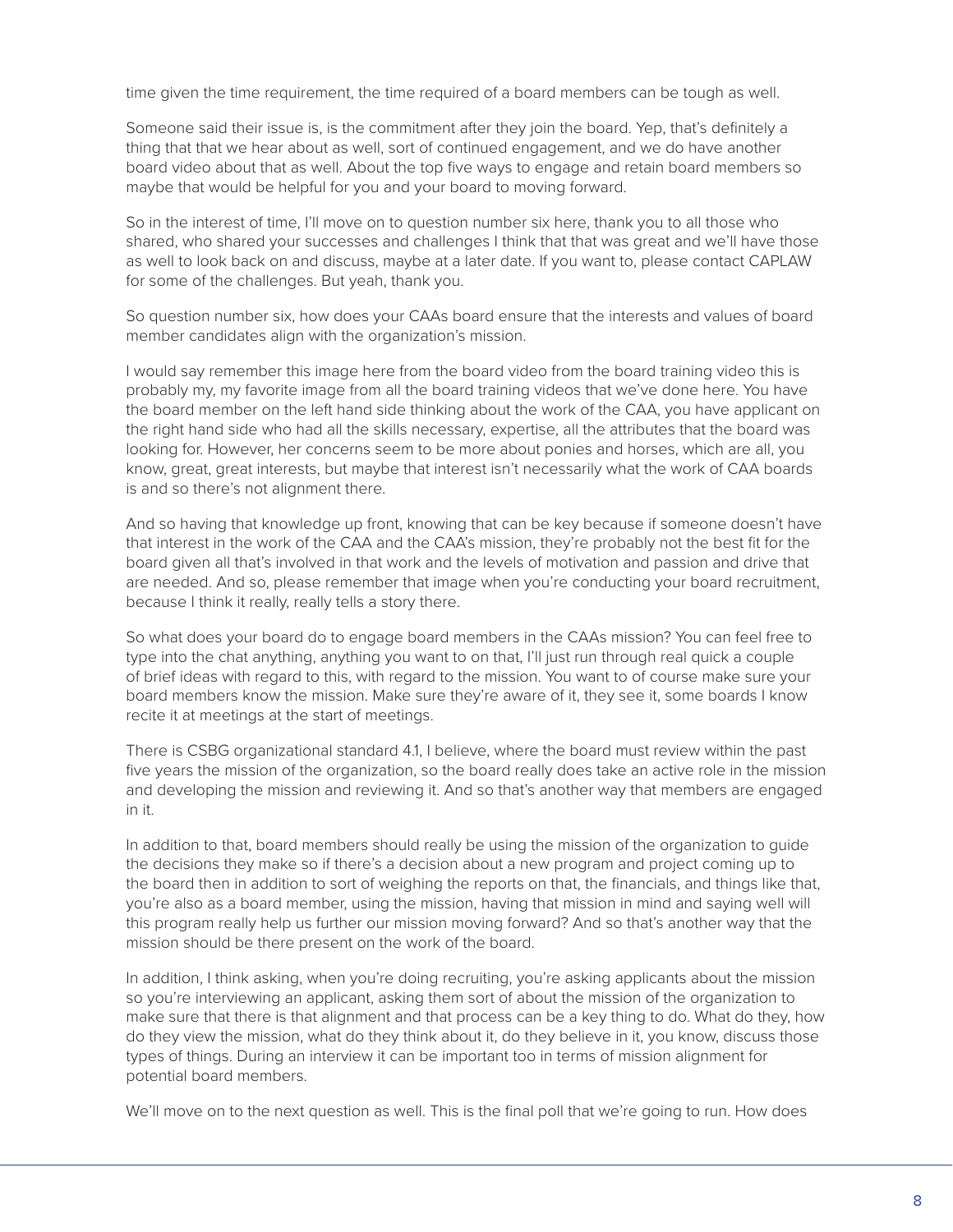your board ensure that it follows the required selection procedures for each board member? Please type in the answer that you think it is here.

Where are your see as board selection procedures found? Some of you are saying bylaws. Some of you are saying B and C, you might have bylaws and board policies. Luckily, no one has yet said the memory of the board chair. So that's great yeah, I think you get the point of this particular question, bylaws, procedures, once you've identified that candidate you're going to follow your board's selection procedures to get them on the board which can be found in the bylaws and policies. Again, you shouldn't be relying on the memory of the board chair as good as it might be. You want to have that written down somewhere so that can be looked at, turned to so that other board members can find it when they need it, and so that you can point to that if anyone comes asking about how did this person, how was this person selected to the board? And so happy to see that everyone was able to get that.

And so essentially those are the seven discussion guide questions that I mentioned. Again, I took a little different approach to each of them, presented them in different ways so you get a sense of how that can be done to maybe generate discussion, depending on the medium you're using at your own board training.

And I thank all of you for your engagement here.

As I mentioned these videos can be used as a standalone resource as a standalone training as we've done today, or they can be combined with other resources, with other trainings, with other materials you might have and if you go to the next slide, it is just, in addition to all aboard, here are some other at least CAPLAW-specific resources that can train with, some additional resources.

So we have a training and orientation tool for nonprofit CAA boards. We also have one for public CAAs. And those are essentially slides that talk about issues like, you know, key responsibilities of the tripartite board. The slides can be downloaded by section and so let's say you want to, you know, focus on, you know, particular duty of care duty of loyalty, and you want it to download those slides.

You could combine that with those slides with our duty of care duty of loyalty board training video and then maybe do it in that way and try to try to mix things up a bit.

In addition, we have unlocking the potential of the tripartite board private sector, this is an FAQ that really talks about strategic recruitment and so maybe you would show the video that we saw today, and really focusing on in the private sector, focus on how you get, getting people on the board focused on that specific sector which can provide your CAA's board with a lot of flexibility in terms of who can be on the board of the private sector. It doesn't have some of those same democratic selection requirements as the low income sector, and doesn't have the requirement that someone be a public official or representative public official as the public sector has, and so that's a way to think about strategically recruiting board members. And so if you want to focus on that there's some additional information here that a conductor, that a training trainer can use to really hone in on that aspect of things.

Maybe you want to give a training focused on, you know some democratic selection procedures and how you would go about doing that. You could show a video but combine it with information you've taken or examples taken from the Raising the Low Income Voice or Preserving the Low Income Voice studies that were done as well, that have some real life examples that different CAA's have done in terms of how they conduct their democratic selection procedures for the low income sector of their board.

It doesn't have to be CAPLAW resources as well, you can take these videos and use them with any resource you find helpful in your trainings. I know there are a host of organizations, you know